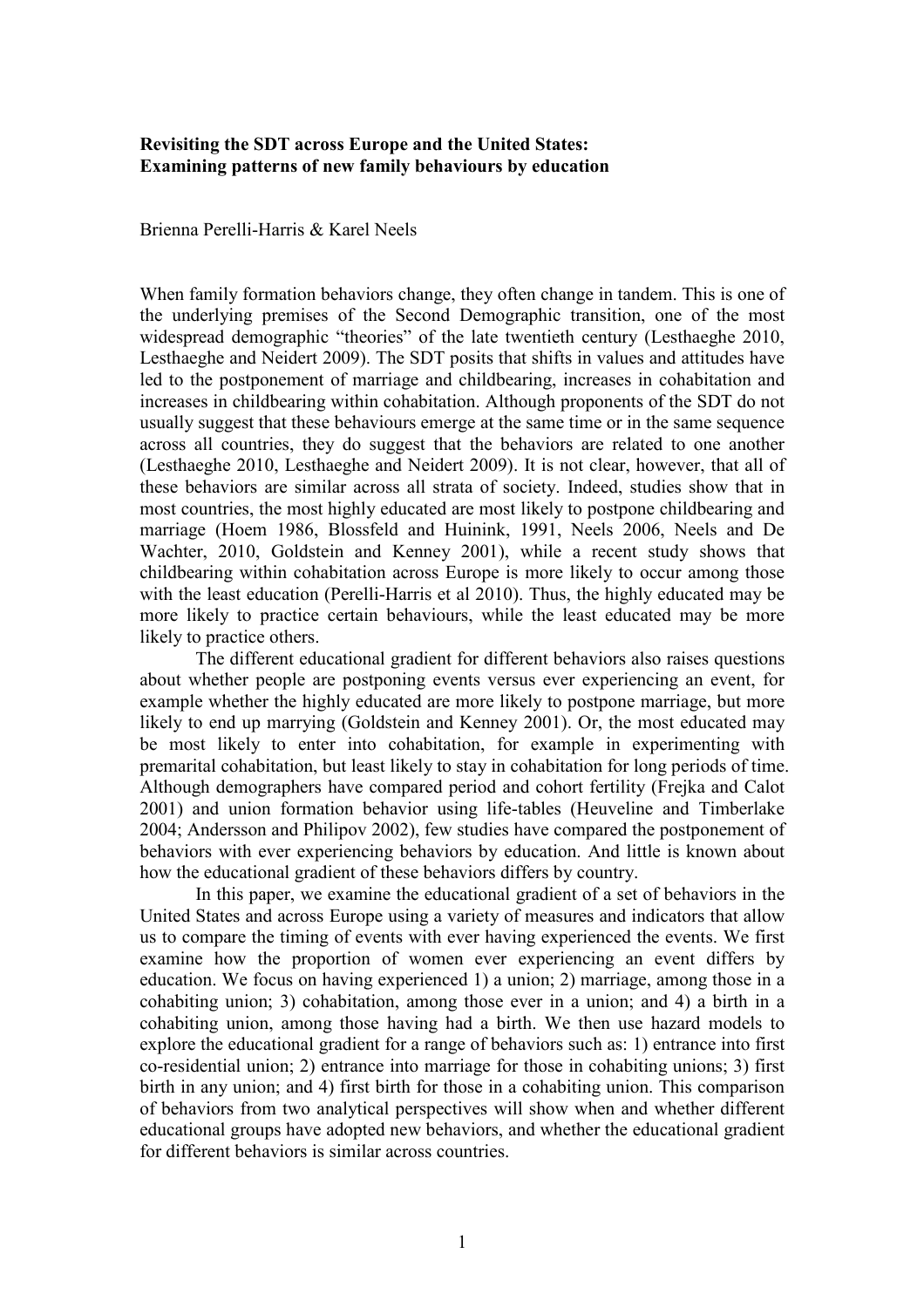## **Data and Methods**

In order to examine these family formation behaviors across countries, we will employ retrospective union and fertility histories from 15 surveys that have been standardized in a dataset called the Harmonized Histories (Perelli-Harris, Kreyenfeld, and Kubisch 2009, and see *[www.nonmarital.org](http://www.nonmarital.org/)*). The data for Austria, Belgium, Bulgaria, Estonia, France, Hungary, Italy, Norway, Romania, and Russia come from the Generations and Gender Surveys (GGS), which interviewed nationally representative samples of the resident population in each country. Because the GGS is not available for all countries (or the retrospective histories were not adequate for our purposes), we also relied on other data sources. The Dutch data come from the 2003 Fertility and Family Survey (FFS). The data for the UK are from the British Household Panel Survey (BHPS). The Spanish data come from the Survey of Fertility and Values conducted in  $2006<sup>1</sup>$ , and the Polish data are from the Employment, Family, and Education survey conducted in 2006. The U.S. data are from the National Survey of Family Growth, conducted between 2006 and 2008.

 Despite slightly different survey designs, information on births, union formation, and education is relatively comparable. Our data include month of children's birth, entrance into cohabiting union, marriage, and union dissolution. Questions about cohabitation generally refer to co-resident relationships with an intimate partner that last more than three months. In the Italian, German and Austrian surveys, however, there is no minimum duration. Registered unions, or PACS, are recorded in the French GGS, but we include them with marriages; fewer than one per cent of first marriages are registered unions. Because some surveys (U.S., Poland, Austria) only interviewed women up to age 44, we restrict our sample to women the 1960-69 cohort.

 To create a measure of education that is comparable across countries, we use the International Standardized Classification of Education (ISCED 1997) to classify country-specific data into six educational categories. We then collapse these six categories into three basic categories: low (ISCED 1 & 2), medium (ISCED 3 & 4), and high (ISCED 5  $\&$  6). The lowest education level refers to less than completed basic secondary, medium refers to completed secondary school and any education beyond secondary education but less than completed college (including vocational and technical schools), and higher education refers to a bachelor's or university degree and higher. Although these educational categories may be relatively crude and have context-specific meanings, we use the measure as an indication of general socioeconomic status, which should be relatively similar across countries.

 In order to compare both the timing of a transition as well as whether a cohort ever experienced a transition, we use two approaches. Both have advantages and disadvantages and reveal different information about the educational gradient of family formation for each population. First, we examine the educational gradient of the percent of women in a given cohort (1960-69) who experienced a given behavior. These analyses show which educational groups are more likely to experience an event over the lifecourse, but can not provide specific examples of the sequencing of events. Therefore, we also use event history analysis to examine the timing of union formation, transition to marriage, and childbearing within cohabiting unions. These analyses show how the rates of particular transitions differ across educational levels. Nonetheless, these techniques do not show the final level of family formation

 $\overline{a}$ <sup>1</sup> The Centro de Investigaciones Sociológicas collected the data, but it is still undergoing processing. Therefore, the CIS holds no responsibility for any inaccuracies found in the data.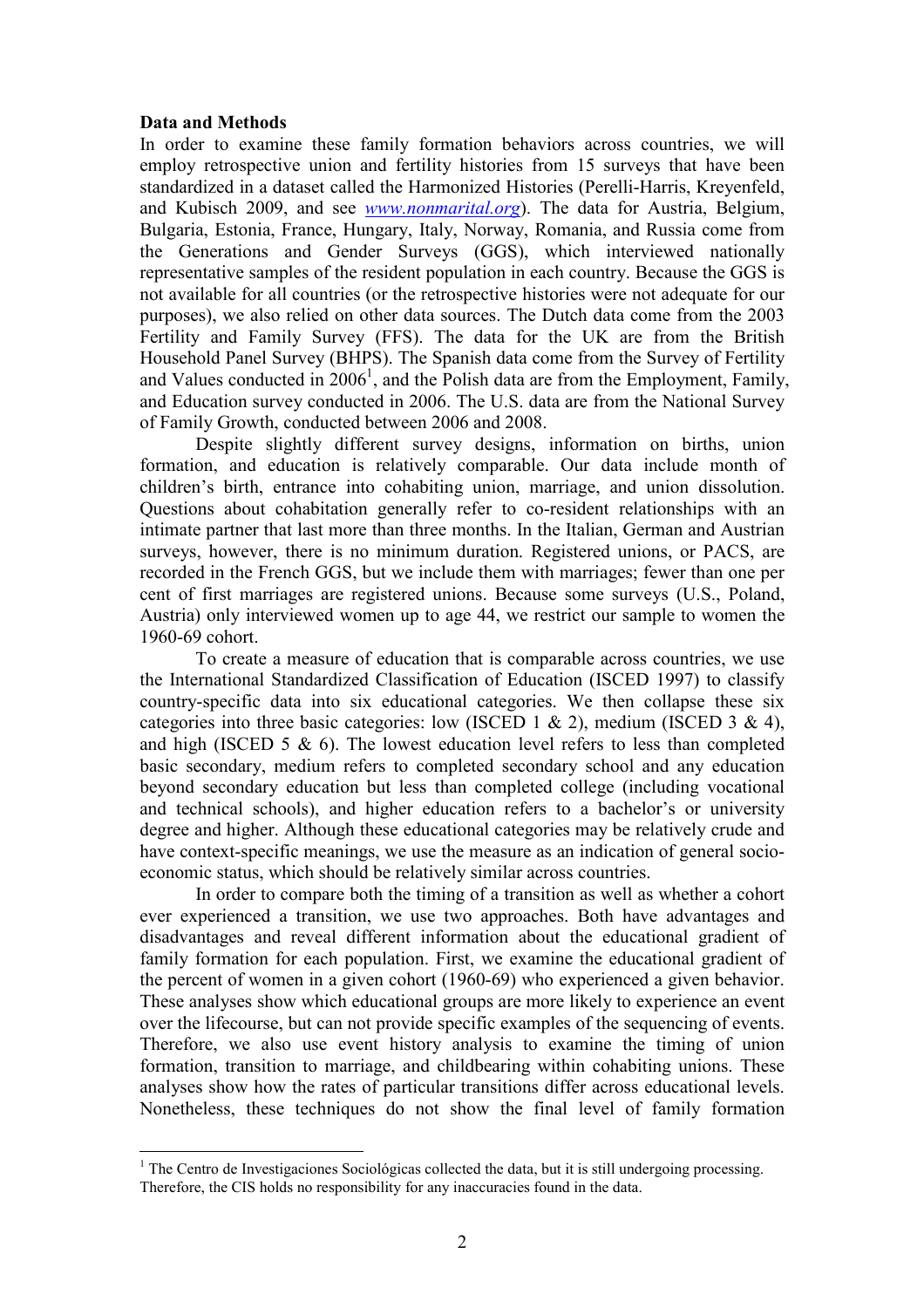behavior as respondents near the end of their reproductive career, and so need to be examined in conjunction with the previous set of analyses. Taken as a whole, we expect that the differences in the two types of measures will reveal important insights into how women from different educational backgrounds shape their behavior over the lifecourse.

# **Preliminary results**

Table 1 presents information on different aspects of union formation and (non)marital childbearing for cohorts born between 1960 and 1969 in Austria , France and Norway. The first indicator refers to the percentage of men and women in these birth cohorts who have ever entered a co-residential union, regardless of the type of union. The results reveal limited variation across countries (percentages ranging from 91.6 to 94.1 per cent), but also limited educational differentials within countries. For respondents who ever entered a co-residential union, however, marked educational differentials emerge in terms of union type (see figure  $1)^2$ . In Austria, the percentage ever living in unmarried cohabitation among those entering a co-residential union is limited to 69.6 per cent among the lower educated, whereas this percentage increases to approximately 83 per cent among the higher educated. Similarly in France, unmarried cohabitation is more frequent among the highly educated (88.9 per cent) than among lower and medium educated groups (78.2 and 85.9 per cent). Only in Norway, is an educational gradient absent with all educational groups having levels of unmarried cohabitation similar to those of the higher educated in Austria and France. At least for the 1960-69 cohort, unmarried cohabitation has become nearly universal in Norway, whereas is still being characterized by a positive educational gradient in Austria and France.

 In contrast to unmarried cohabitation, however, educational differentials are less articulated for the proportion ever having married among those who entered a coresidential union. In France the proportion ever married in a co-residential union is around 73.0 per cent, regardless of educational level, whereas a small positive educational gradient is found in Norway and a somewhat more articulated negative gradient in Austria. None of these educational differentials, however, are statistically significant. In contrast to France and Norway, Austria is characterized by a more traditional pattern and higher proportions ever being married in a co-residential union.

 The remaining indicators in table 1 address the relationship between union type and childbearing. Among respondents having children, the proportion of births outside of marriage varies between countries, ranging from 42.6 per cent in Austria to 45.5 per cent in France and 55.8 per cent in Norway. Despite the positive educational gradient in unmarried cohabitation in Austria and France and the neutral gradient in Norway, a clear negative educational gradient emerges in the proportion of respondents who ever had a nonmarital birth among those having children. In all countries considered, the proportion having a nonmarital birth is 15 to 20 percentage points lower among the higher educated compared to the lowest educational group (see figure 2).

 This apparent inconsistency between the neutral or positive educational gradient for unmarried cohabitation and the negative educational gradient for nonmarital childbearing may be accounted for by the fact that the relationship between education and union type is significantly different depending on whether or

<sup>&</sup>lt;sup>2</sup> For respondents who ever entered a co-residential union, separate indicators are constructed indicating whether they ever lived in unmarried cohabitation and/or ever lived in a marital union.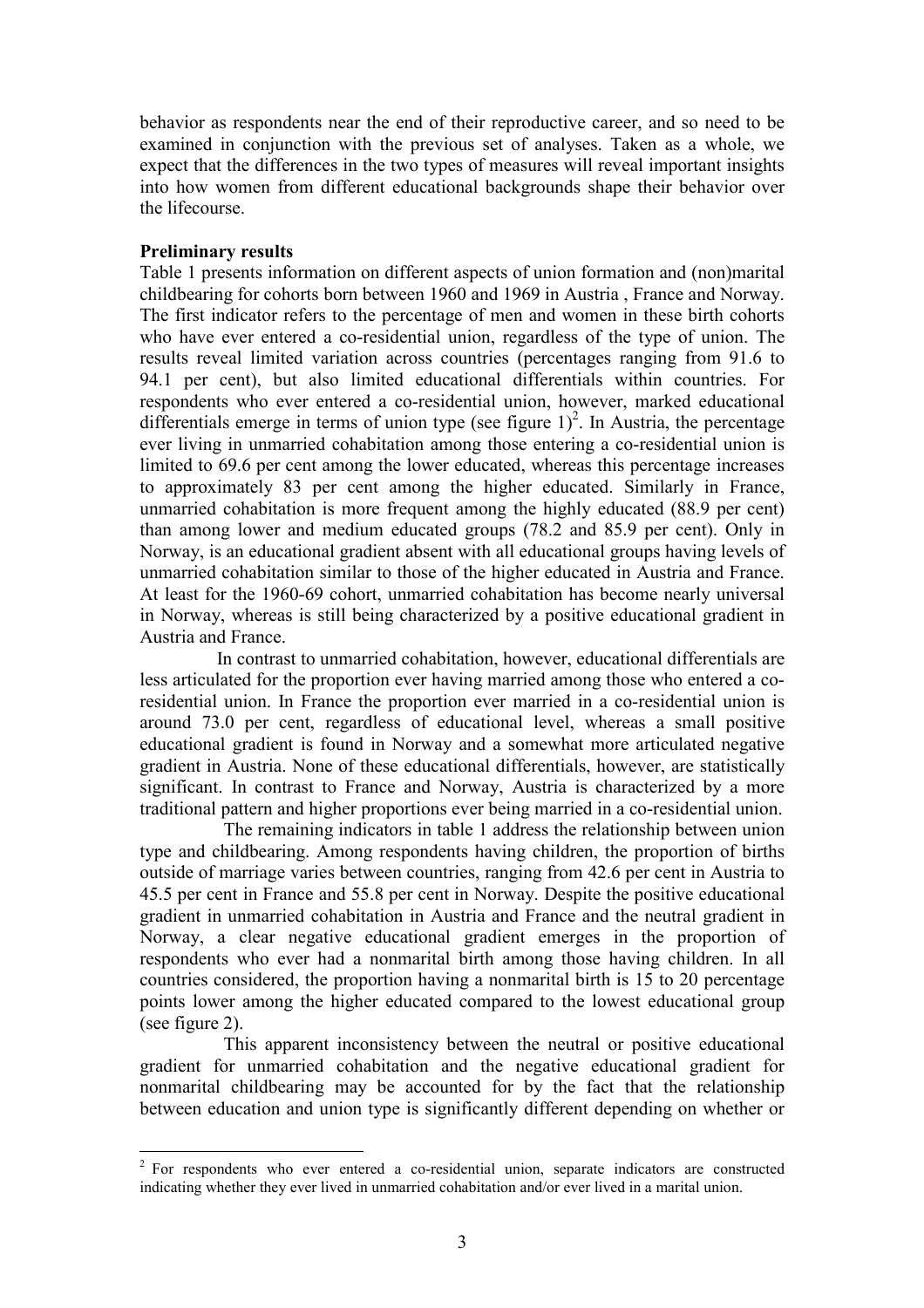not children were born in a co-residential union (figure 3). Among respondents ever living in a co-residential union, there is positive educational gradient to convert unmarried cohabitation into marriage for those who have children. In Austria, the proportion of cohabitants ever marrying is limited to 55.9 among lower educated respondents with children, whereas this increases to 70.8 and 67.7 among the medium and highly educated respondents with children. Similarly, the percentage of cohabitants ever marrying is 50.7 per cent of the lower educated with children in France, compared to 59.5 and 68.2 per cent among the medium and highly educated with children. In Norway, a small positive educational gradient is found for both marriage as well as conversion of cohabitation into marriage among respondents with children. Among respondents who never had children, the proportion of cohabitants ever marrying is generally much lower and educational differentials are limited in all three countries considered.

 In summary, the breakdown by education of indicators referring to union formation and fertility indicates that the educational gradient differs depending on the transition considered. Our preliminary results suggest that although the more highly educated frequently enter unmarried cohabitation, they are at the same time less likely than the lower educated to stay in unmarried cohabitation when having children.

#### **Next steps**

These preliminary results suggest that all educational groups do not experience new family formation behaviors in the same way, nor is one group predominantly practicing all new family behaviors. The next step is to provide greater detail about when and how each educational group practises each new behavior. The application of hazard models will enrich the analyses and provide further information on the timing of behaviors, which is important for understanding the role of postponement. In addition, we will expand the number of countries analyzed to explore how these patterns may or may not be similar across countries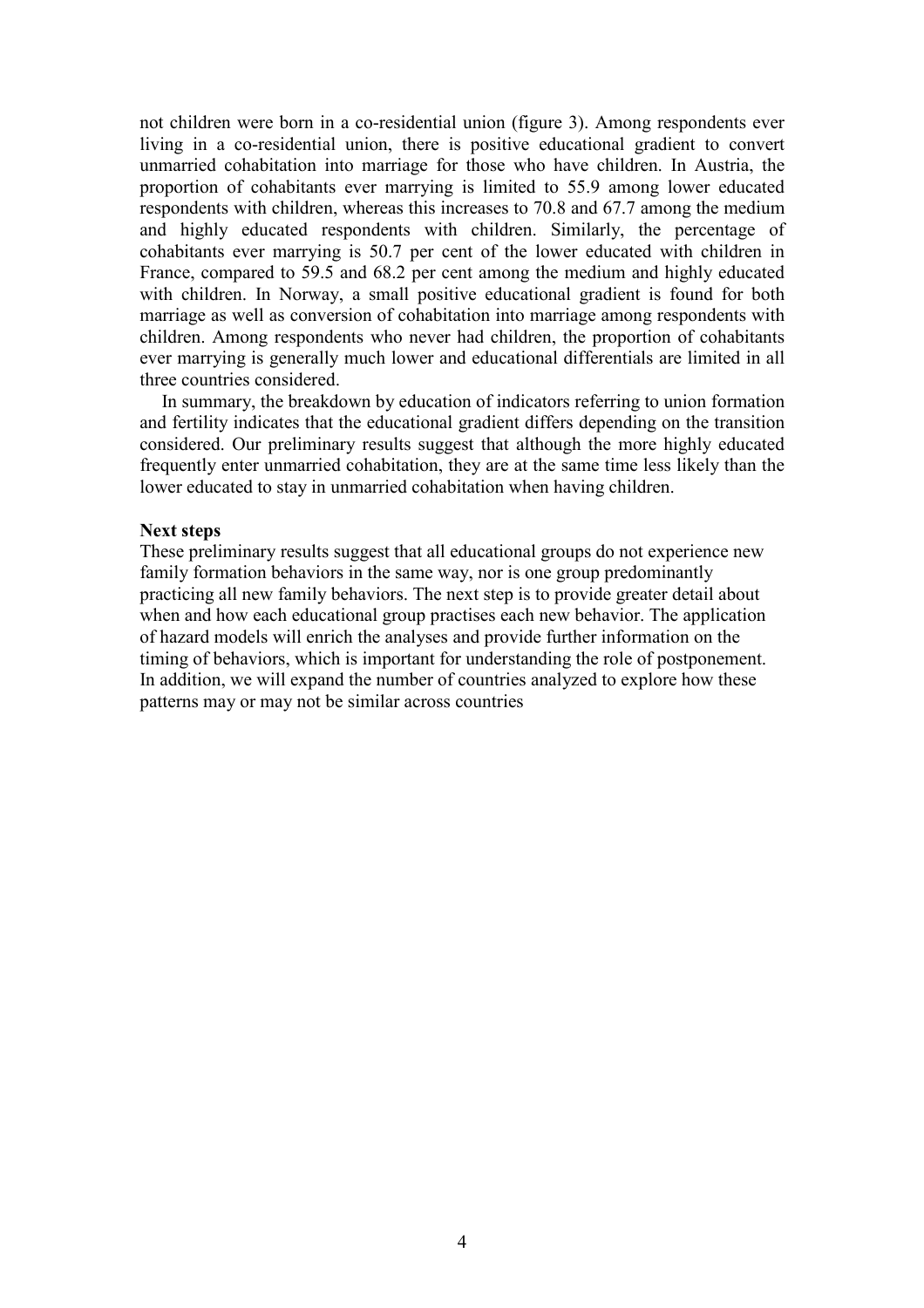## **References**

- Andersson, Gunnar and Dimiter Philipov. 2002. "Life-table representations of family dynamics in Sweden, Hungary, and 14 other FFS countries: A project of descriptions of demographic behavior." *Demographic Research* 7(4):67-144.
- Blossfeld, H. P., & Huinink, J. (1991). Human capital investments or norms of role transition? How women's schooling and career affect the process of family formation. *American Journal of Sociology, 97*, 143-168.
- Frejka, Tomas, and Gerard Calot. 2001. "Cohort reproductive patterns in low-fertility countries." *Population and Development Review* 27(1):103-132.
- Goldstein, Josh R. and Catherine T. Kenney. 2001. "Marriage delayed or marriage forgone? New cohort forecasts of first marriage for U.S. Women." *American Sociological Review* 66:506-519.
- Heuveline, Patrick, and Jeffrey M. Timberlake. 2004. "The role of cohabitation in family formation: The united states in comparative perspective." *Journal of Marriage and the Family* 66(5):1214-1230.
- Hoem, J. M. (1986). The impact of education on modern family-union initiation. *European Journal of Population, 2*, 113-133.
- Lesthaeghe, Ron. 2010. "The unfolding story of the second demographic transition." *Population and Development Review* 36(2):211-251.
- Lesthaeghe, Ron J. and Lisa Neidert 2006. "The second demographic transition in the united states: Exception or textbook example?" *Population and Development Review* 32(4):669-698.
- Neels, K. (2006). *Reproductive strategies in Belgian fertility: 1930-1990.* (Vol. 38). Brussels and The Hague: NIDI-CBGS Publications.
- Neels, K., & De Wachter, D. (2010). Postponement and recuperation of Belgian fertility: how are they related to rising female educational attainment? *Vienna Yearbook of Population Research, Vol. 8*, 77-106.
- Perelli-Harris, Brienna, Wendy Sigle-Rushton, Trude Lappegård, Renske Keizer, Caroline Berghammer, Michaela Kreyenfeld. 2010. "The educational gradient of nonmarital childbearing in europe." *Population and Development Review* 36(4):775-801.
- Perelli-Harris, Brienna, Michaela Kreyenfeld, Karolin Kubisch. 2009. "The harmonized histories." in *Max Planck Institute for Demographic Research Working Paper*. Rostock.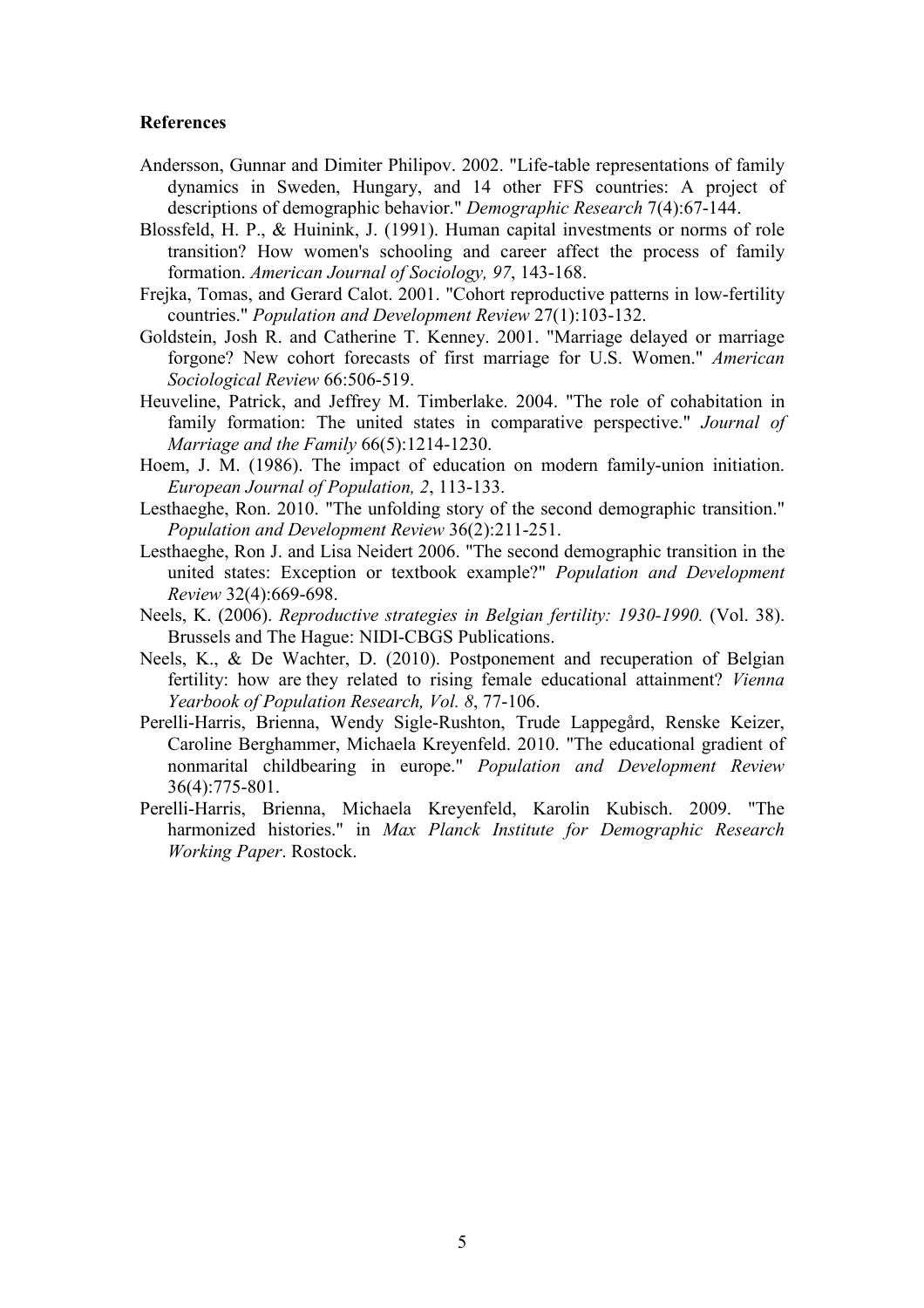# **Tables and Figures**

|                               | Low  | Medium | High | Total | Sig.   | N    |
|-------------------------------|------|--------|------|-------|--------|------|
| Austria                       |      |        |      |       |        |      |
| Ever in co-residential union  | 95.0 | 93.4   | 92.3 | 93.4  | ns     | 1520 |
| Type of union                 |      |        |      |       |        |      |
| - ever unmarried cohabitation | 69.6 | 83.9   | 83.4 | 81.7  | ***    | 1420 |
| - ever married                | 86.5 | 84.8   | 79.4 | 84.0  | ns     | 1420 |
| Ever married by parity:       |      |        |      |       |        |      |
| - no children                 | 40.0 | 43.5   | 38.3 | 41.6  | ns     | 214  |
| - ever children               | 55.9 | 70.8   | 67.7 | 68.1  | $**$   | 1206 |
| <b>Ever nonmarital birth</b>  | 52.0 | 42.3   | 36.4 | 42.6  | $***$  | 1225 |
| <b>France</b>                 |      |        |      |       |        |      |
| Ever in co-residential union  | 89.6 | 91.8   | 92.7 | 91.6  | ns     | 1978 |
| Type of union                 |      |        |      |       |        |      |
| - ever unmarried cohabitation | 78.2 | 85.9   | 88.9 | 85.2  | ***    | 1812 |
| - ever married                | 73.7 | 72.9   | 72.7 | 73.0  | ns     | 1812 |
| Ever married by parity:       |      |        |      |       |        |      |
| - no children                 | 23.1 | 34.6   | 18.7 | 26.6  | $\ast$ | 237  |
| - ever children               | 50.7 | 59.5   | 68.2 | 60.2  | ***    | 1575 |
| <b>Ever nonmarital birth</b>  | 55.4 | 45.5   | 37.7 | 45.5  | ***    | 1609 |
| <b>Norway</b>                 |      |        |      |       |        |      |
| Ever in co-residential union  | 93.8 | 95.4   | 92.7 | 94.1  | $\ast$ | 3017 |
| Type of union                 |      |        |      |       |        |      |
| - ever unmarried cohabitation | 85.0 | 87.4   | 84.6 | 85.9  | ns     | 2838 |
| - ever married                | 74.6 | 74.6   | 77.7 | 75.8  | ns     | 2838 |
| Ever married by parity:       |      |        |      |       |        |      |
| - no children                 | 27.6 | 28.8   | 31.2 | 29.4  | ns     | 306  |
| - ever children               | 62.2 | 64.5   | 64.6 | 64.1  | ns     | 2532 |
| Ever nonmarital birth         | 64.8 | 60.4   | 46.5 | 55.8  | ***    | 2570 |

*Table 1. Educational gradient in different events related to union formation and nonmarital childbearing in Austria, France and Norway, birth cohort 1960-69.* 

Source: GGS Harmonized DataFiles, Wave 1, calculations by authors. Significance level of the educational gradient: ns not significant,  $* p < 0.050$ ,  $** p < 0.010$ ,  $*** p < 0.001$ .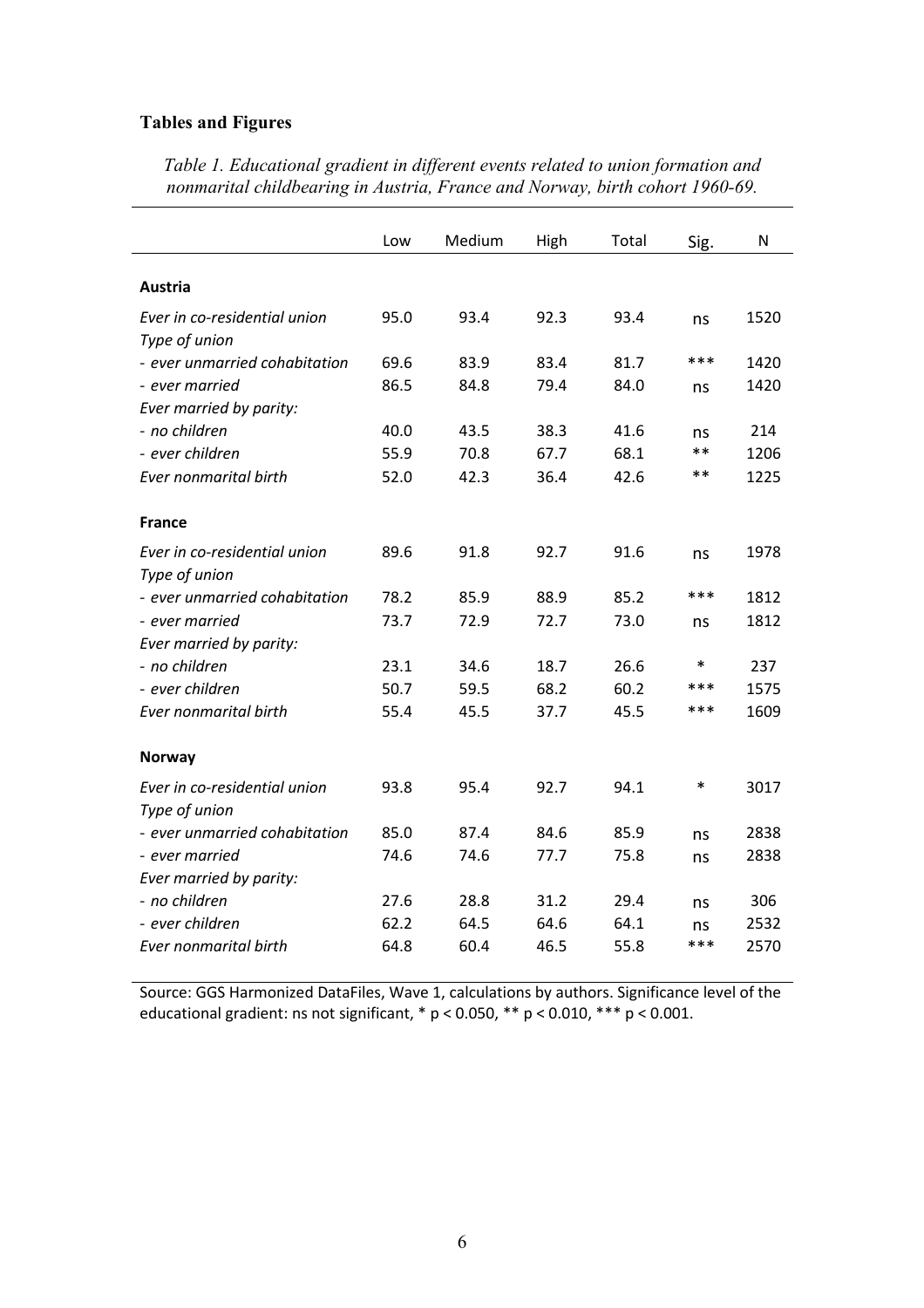

*Figure 1 Percentage of respondents ever living in co-residential union who lived in unmarried cohabitation, birth cohorts 1960-69 in Austria, France and Norway.*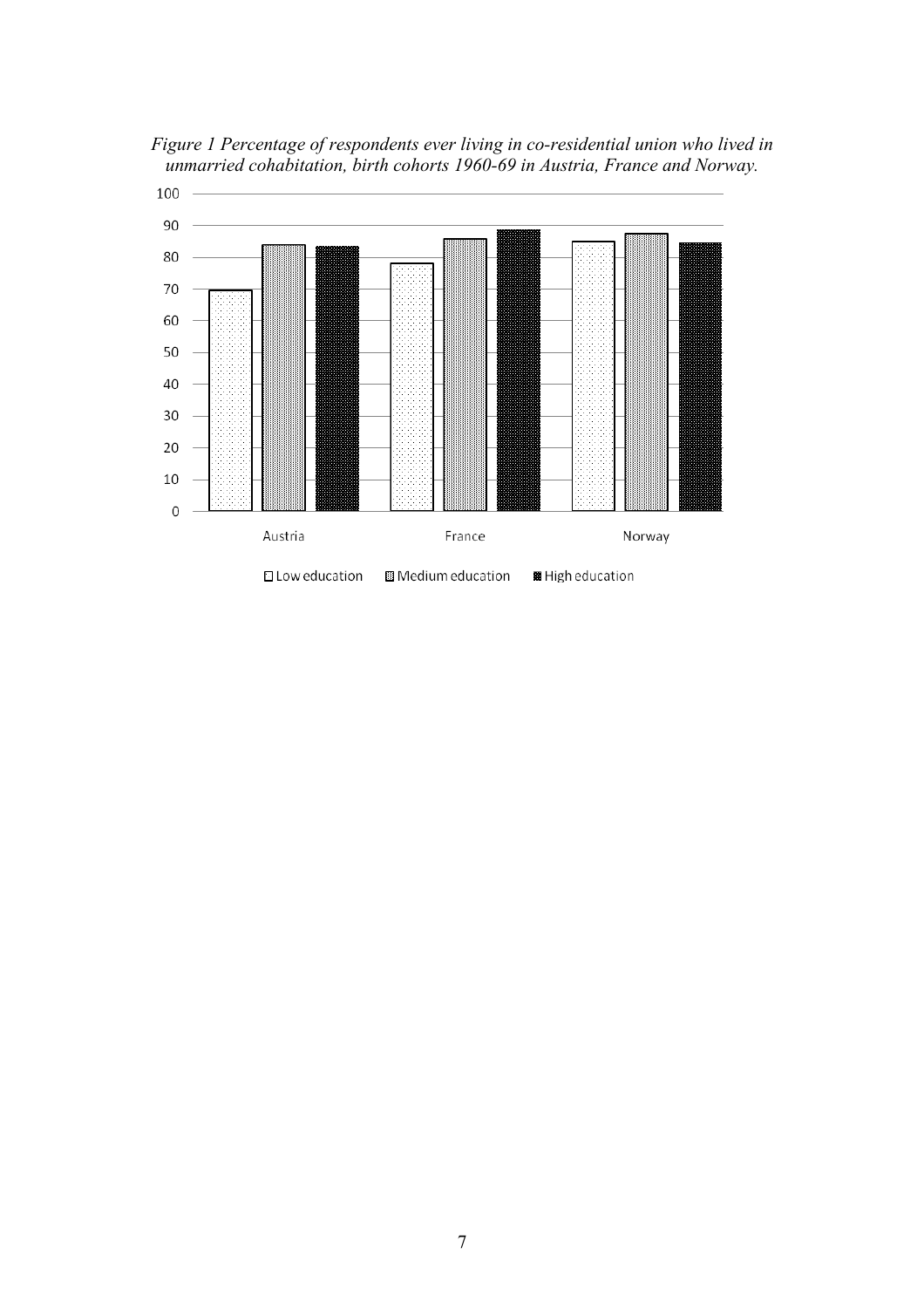